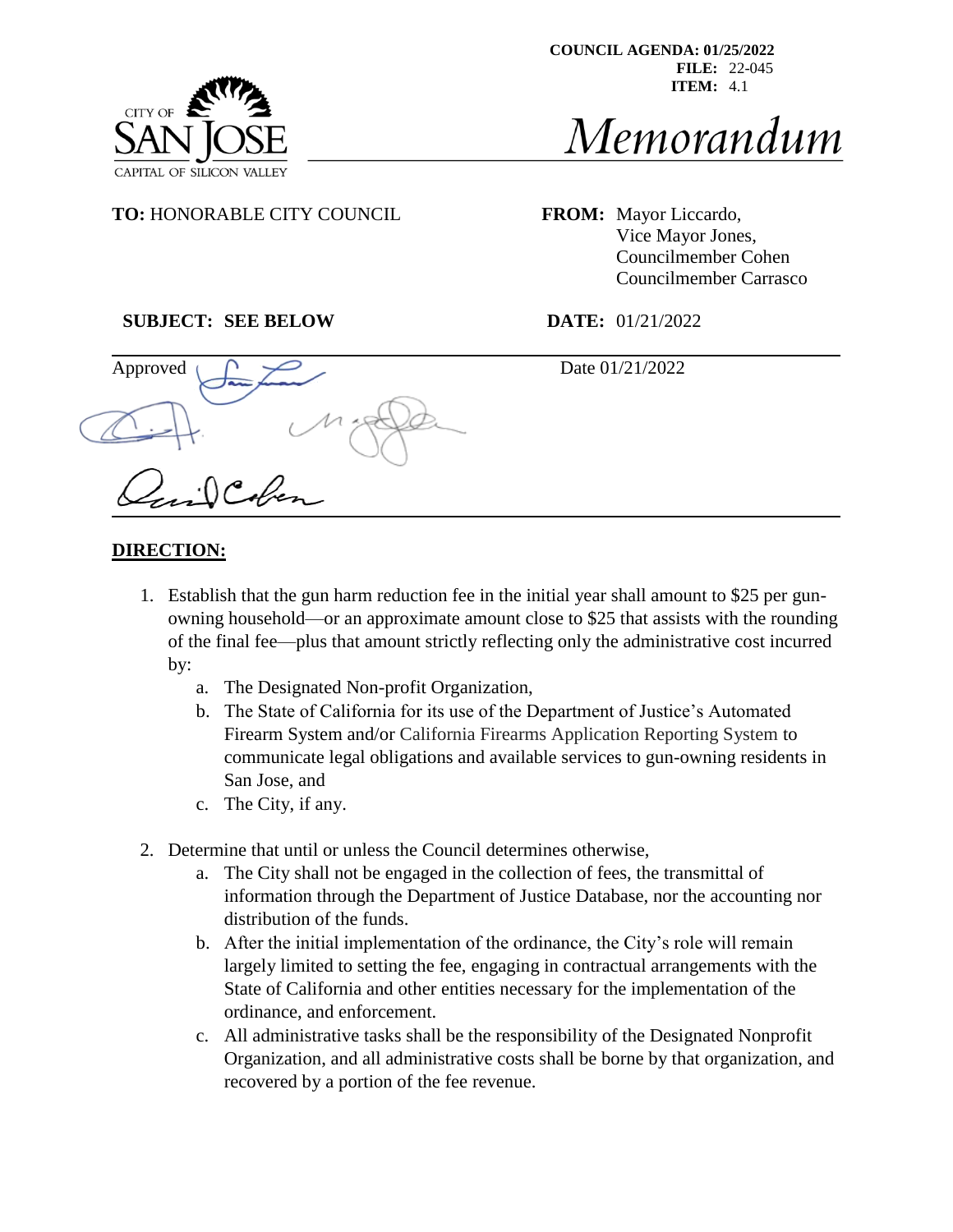- d. No fees shall be collected nor required of any gun owner until the City Attorney has determined that there is resolution of pending facial legal challenges to the ordinance for any claim which is not *res judicata,* that is, for any claim that is not precluded by a prior final judgment.
- 3. Approve the proposed ordinance, with modifications in the following sections:
	- a. Expenditure of Gun Harm Reduction Fee, Section 10.32.220
		- Insert the following italicized language into A. to read, "All monies from the Gun Harm Reduction Fee shall be expended by the Designated Nonprofit Organization on providing services to residents of the City that own or possess a Firearm in the City or to members of their household, *or to those with whom they have a close familial or intimate relationship."*
		- Insert within the itemized list under A., "Addiction intervention and substance abuse treatment"
		- Revise provisions under C. to read: "*C*. *The Designated Nonprofit Organization shall spend every dollar generated from the Gun Harm Reduction Fee, minus administrative expenses, exclusively for programs and initiatives designed to (a) reduce the risk or likelihood of harm from the use of firearms in the City of San José, and (b) mitigate the risk of physical harm or financial, civil, or criminal liability that a San José firearm owner or her family will incur through her possession of firearms. Otherwise, t*he City shall not specifically direct how the monies from the Gun Harm Reduction Fee are expended*"*
	- b. Exceptions, Section 10.32.225
		- Insert the following italicized language into B. to read, "Those persons who have a license to carry a concealed weapon issued pursuant to California Penal Code § 26150 or § 26155, *for as long as these statutes are legally enforceable."*
	- c. Compliance, Section 10.32.230
		- Delete the following stricken language and insert the italicized language into A. to read, "Each person required to obtain and maintain insurance under Section 10.32.210 shall demonstrate compliance with the insurance requirement by completing and executing a City-designated attestation form. Each such person shall state both the name of the insurance company issuing the policy and the number of the insurance policy on the attestation form, sign the form under penalty of perjury and keep the attestation form with the Firearms where they are being stored or transported. There is no requirement to submit the attestation form to the City. However, each *Each* person shall complete and sign a new attestation form under penalty of perjury in the event any of the information on the form changes. *Each person shall present the form when lawfully requested to do so by a peace officer who knows or has reason to believe that a person possesses a firearm."*
	- d. Purpose and Findings, 10.32.200 Among the findings listed in B., add: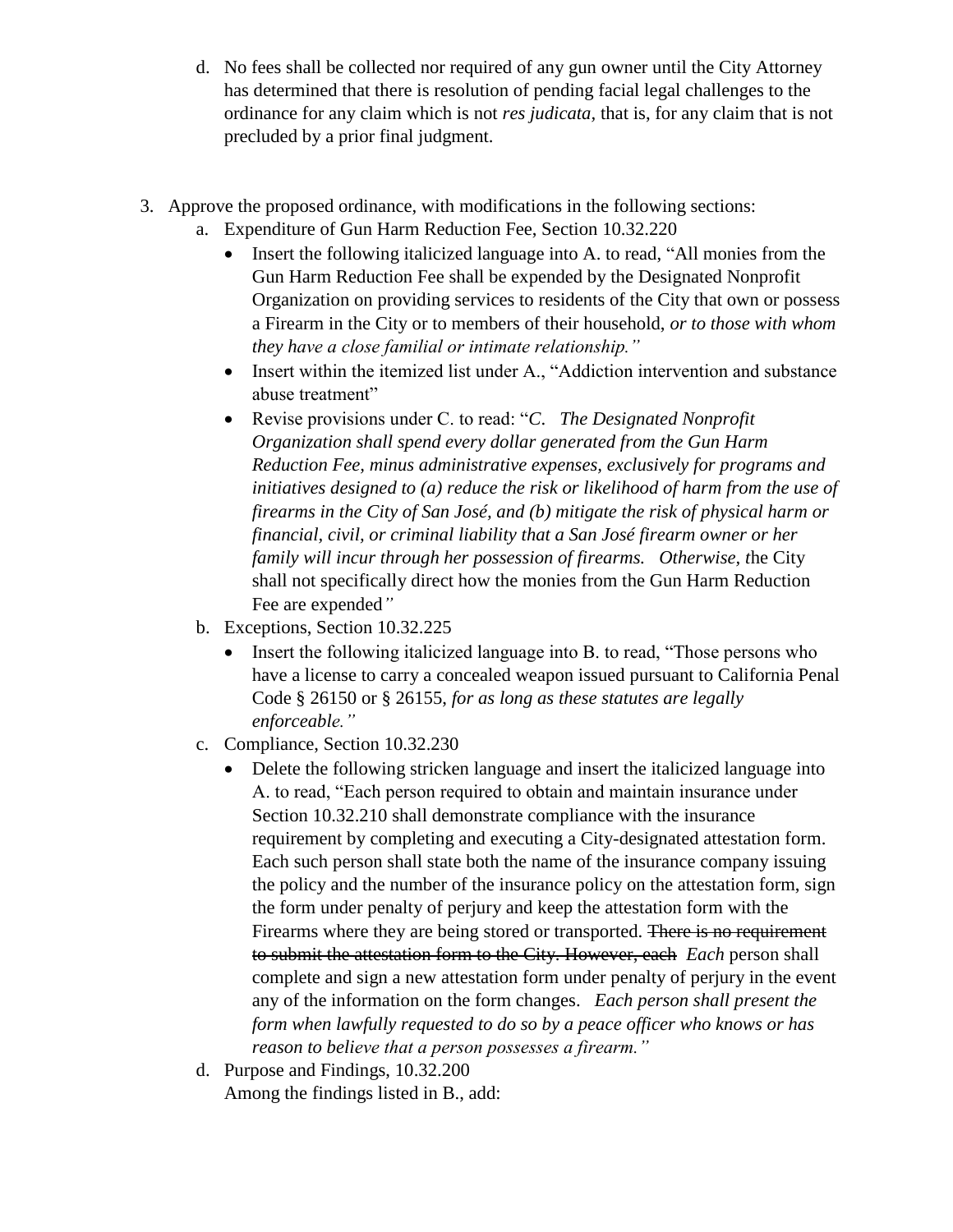- "Based upon a November 2021 analysis by Dr. Ted Miller, Ph.D. and the Pacific for Institute Research and Evaluation (PIRE), on average, 206 people suffer death or serious injury from gunshots each year in the City of San José.
- Conservatively, San José taxpayers annually spend approximately \$39.7 million, or approximately \$151 per firearm-owning household, to respond to gun violence with such public services as emergency police and medical response, victim assistance, incident investigation, acute and long-term health care, and perpetrator adjudication and judicial sanctioning.
- Including private costs to individuals and families in the calculation, San José residents incur an annual financial burden of \$442 million per year for gun deaths and injuries."

## **DISCUSSION:**

When our current pandemic passes, an epidemic of gun violence will continue to take its grim toll throughout our nation. In response, we propose that the City of San Jose become the first city—or U.S. jurisdiction—to use liability insurance and a fee-supported non-profit organization to reduce gun violence and harm. We consider the merits for each of these two elements.

#### **Insurance**

Requiring every gun owner in my city to carry liability insurance will better compensate unintentional shooting victims and their families for medical and related expenses. More importantly, insurance can also incentivize safer gun ownership. Risk-adjusted premiums can and in some cases, do—reduce the risk of gun harm, by encouraging firearm owners to take gunsafety courses, use gun safes, install child-safe trigger locks, or utilize chamber-load indicators. Unintentional shootings–often involving children–annually claim the lives of 500 Americans and injure another 26,000. We should apply the lessons of the insurance industry's impact on auto safety: reducing premiums on policyholders who drive more safely or buy cars with airbags or anti-lock brakes helped to [reduce per-mile auto fatalities by 80% over the past five decades,](https://efsgv.org/learn/learn-more-about-gun-violence/public-health-approach-to-gun-violence-prevention/) saving 3.5 million lives. We need a similar approach to address unintentional firearm risk, because we live in a nation in which 4.6 million [children live in](https://pubmed.ncbi.nlm.nih.gov/29748766/#:~:text=Approximately%207%25%20of%20US%20children,representative%20survey%20assessed%20this%20outcome.) [a household where a gun is kept](https://pubmed.ncbi.nlm.nih.gov/29748766/#:~:text=Approximately%207%25%20of%20US%20children,representative%20survey%20assessed%20this%20outcome.)  [unlocked and loaded,](https://pubmed.ncbi.nlm.nih.gov/29748766/#:~:text=Approximately%207%25%20of%20US%20children,representative%20survey%20assessed%20this%20outcome.) and 72% of gun injuries occur at home, resulting in too many child victims. As in other contexts, an insurance requirement can help make our community safer.

## **Fees and Investment in Evidence-Based Prevention**

Second, we propose the payment of a modest fee to support evidence-based communityled initiatives to reduce the harm of gun violence in our community, such as through domestic violence and suicide prevention efforts, gun-safety classes, mental health services, and addiction intervention.

Why should the funding nonprofit focus these services for occupants of gun-owning households? Because that's where the greatest risk is. [Epidemiological studies](https://pubmed.ncbi.nlm.nih.gov/15522849/) show that even a properly stored firearm in the home [doubles occupants' risk of becoming a victim of homicide](https://www.acpjournals.org/doi/full/10.7326/M13-1301?journalCode=aim)  [and triples](https://www.acpjournals.org/doi/full/10.7326/M13-1301?journalCode=aim) [the likelihood of suicide.](https://www.acpjournals.org/doi/suppl/10.7326/M13-1301/suppl_file/AIME201401210-00006-v1.pdf) A more recent Stanford study concluded that male handgun owners may be [eight times more likely to commit suicide by gun than other men, and gun-](https://med.stanford.edu/news/all-news/2020/06/handgun-ownership-associated-with-much-higher-suicide-risk.html)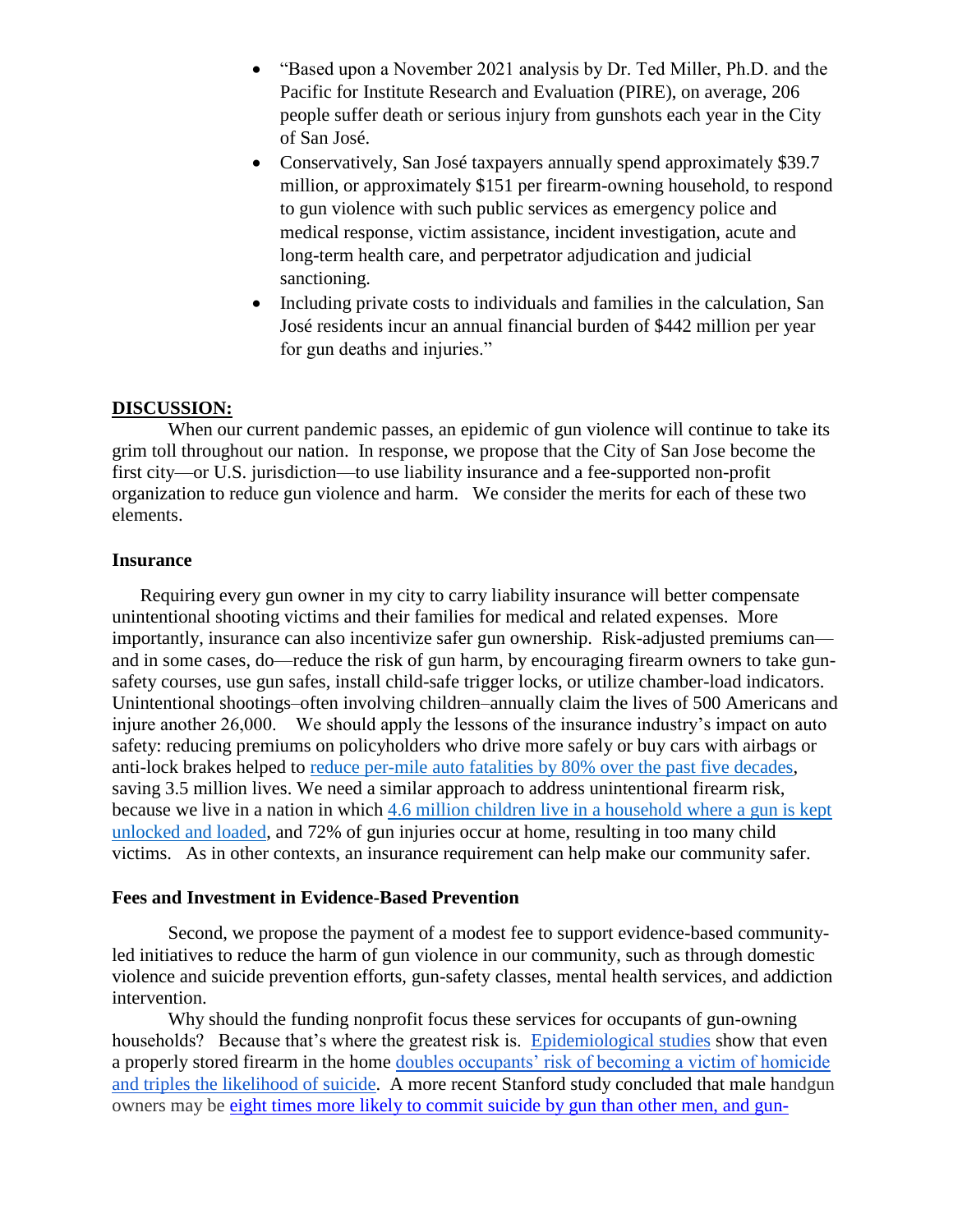[owning women are 35 times more likely to do so than their gender peers.](https://med.stanford.edu/news/all-news/2020/06/handgun-ownership-associated-with-much-higher-suicide-risk.html) Prioritizing those investments for residents living with guns in the home will provide the most direct path for reducing gun harm.

Some gun owners will express the view that the  $2<sup>nd</sup>$  Amendment renders any imposition of a gun-related fee unconstitutional. While the Second Amendment protects the rights of citizens to own guns, it doesn't require the public to subsidize gun ownership. [Every day, our](https://www.motherjones.com/politics/2015/04/true-cost-of-gun-violence-in-america/)  [taxpaying residents bear the financial burden](https://www.motherjones.com/politics/2015/04/true-cost-of-gun-violence-in-america/) for police officers, ambulances, and trauma surgeons to respond to gun violence. These direct costs of gun violence to San Jose taxpayers- to say nothing of the human and financial toll to victims' families—exceeds \$39 million annually, an[d](https://giffords.org/wp-content/uploads/2018/03/Economic-Cost-of-Gun-Violence-in-California.pdf) [\\$1.4 billion for a](https://giffords.org/wp-content/uploads/2018/03/Economic-Cost-of-Gun-Violence-in-California.pdf)ll Californians. Using fees to fund initiatives to reduce gun violence reduces the financial burdens of gun use on all of us.

Moreover, [courts have long upheld the imposition of taxes on the purchase of guns and](https://www.jstor.org/stable/2148937)  [ammunition](https://www.jstor.org/stable/2148937) ever since Congress imposed the federal gun tax in 1919. This history affirms the consistent position of courts to allow the imposition of modest fees on the exercise of constitutional rights, such as [IRS filing fees on the formation of nonprofit advocacy](https://www.irs.gov/charities-non-profits/electronically-submit-your-form-8976-notice-of-intent-to-operate-under-section-501c4) organizations ( $1<sup>st</sup>$  Amendment), [taxes on newspapers](https://supreme.justia.com/cases/federal/us/297/233/) ( $1<sup>st</sup>$  Amendment), and court filing fees ( $7<sup>th</sup>$ Amendment), the cost of counsel for defendants of financial means  $(6<sup>th</sup>$  Amendment), or on filing to become a [candidate for elected office](https://www.jstor.org/stable/2148937)  $(1<sup>st</sup>$  and  $14<sup>th</sup>$  Amendments). The constitutional question is whether a modest fee substantially burdens the exercise of that right. Given that we provide an explicit exemption for those unable to pay, it imposes no such burden.

We are grateful for the many community leaders and experts—such as NextDoor Solutions to Domestic Violence CEO Esther Peralez-Dieckman, Health Trust CEO Michele Lew, Gardner Healthcare CEO Reymundo Espinoza, Stanford University Medical Center Epidemiologist Dr. Julie Parsonnet, National Rifle Association San Jose Chapter President Dave Truslow, Community Health Partnership CEO Dolores Alvarado and Deputy Director Cathryn Hyde, and Brady United Director Shikha Hamilton, and Moms Demand Action California Chapter representative Rachel Michelson, and SAFE Legislative Affairs Director Dr. Susie MacLean MD, who have stepped up to advise or participate in the creation of a nonprofit organization that will identify high-impact violence reduction programs for investment.

#### **Compliance**

The ordinance will impose fines and other administrative sanctions on violators. Of course, criminals won't obey insurance or fee mandates. Yet, given the [legally frail status of](https://www.scotusblog.com/2021/11/majority-of-court-appears-dubious-of-new-york-gun-control-law-but-justices-mull-narrow-ruling/)  [concealed-carry regulations before the current U.S. Supreme Court,](https://www.scotusblog.com/2021/11/majority-of-court-appears-dubious-of-new-york-gun-control-law-but-justices-mull-narrow-ruling/) we will likely see many more guns out on the street—and in bars, nightclubs, and other contexts that will increase our peril. Law enforcement agencies face steep challenges keeping communities safe amid the ubiquitous presence of guns in America. Members of the California legislature are exploring bills to have law enforcement agencies seize guns as a sanction for violations of local gun regulations, with subsequent restoration of ownership as required by constitutional due process. Giving the police the ability to distinguish the scofflaws from law-abiding gun owners could provide a lawful basis for forfeiture of the gun in a context—where an officer responds to a bar brawl or domestic violence allegation—where even temporarily extracting a gun from a combustible situation could dramatically reduce the risk of deadly violence.

## **Thanks**